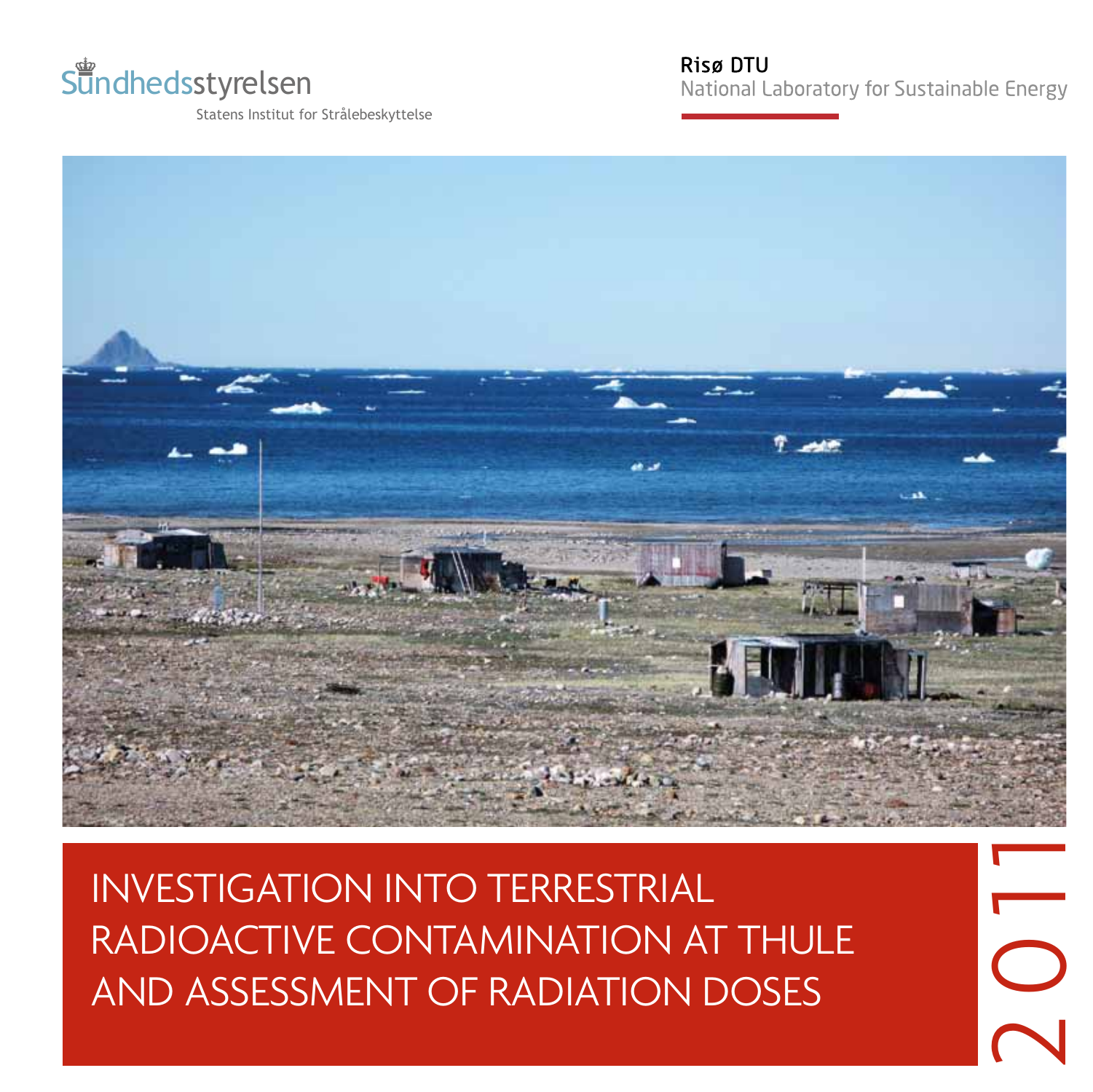# Investigation into Terrestrial Radioactive Contamination at Thule and Assessment of Radiation Doses

© Sundhedsstyrelsen, 2011

National Board of Health Islands Brygge 67 2300 Copenhagen S Denmark www.sst.dk

Keywords: Greenland, Thule, plutonium, accident, contamination, radiation doses, risk assessment Category: Professional Advice Language: English

Version: 1.0 Version Date: 21 November 2011 Format: pdf

Transalation: Dansk Engelsk Oversættelse- og Sprogservice Cover Photo: Svend K. Olsen Printing and Layout: Rosendahl-Schultz Grafisk A/S, Herstedvang 10-12, 2620 Albertslund, Denmark

Published by National Board of Health and Risø DTU, December 2011.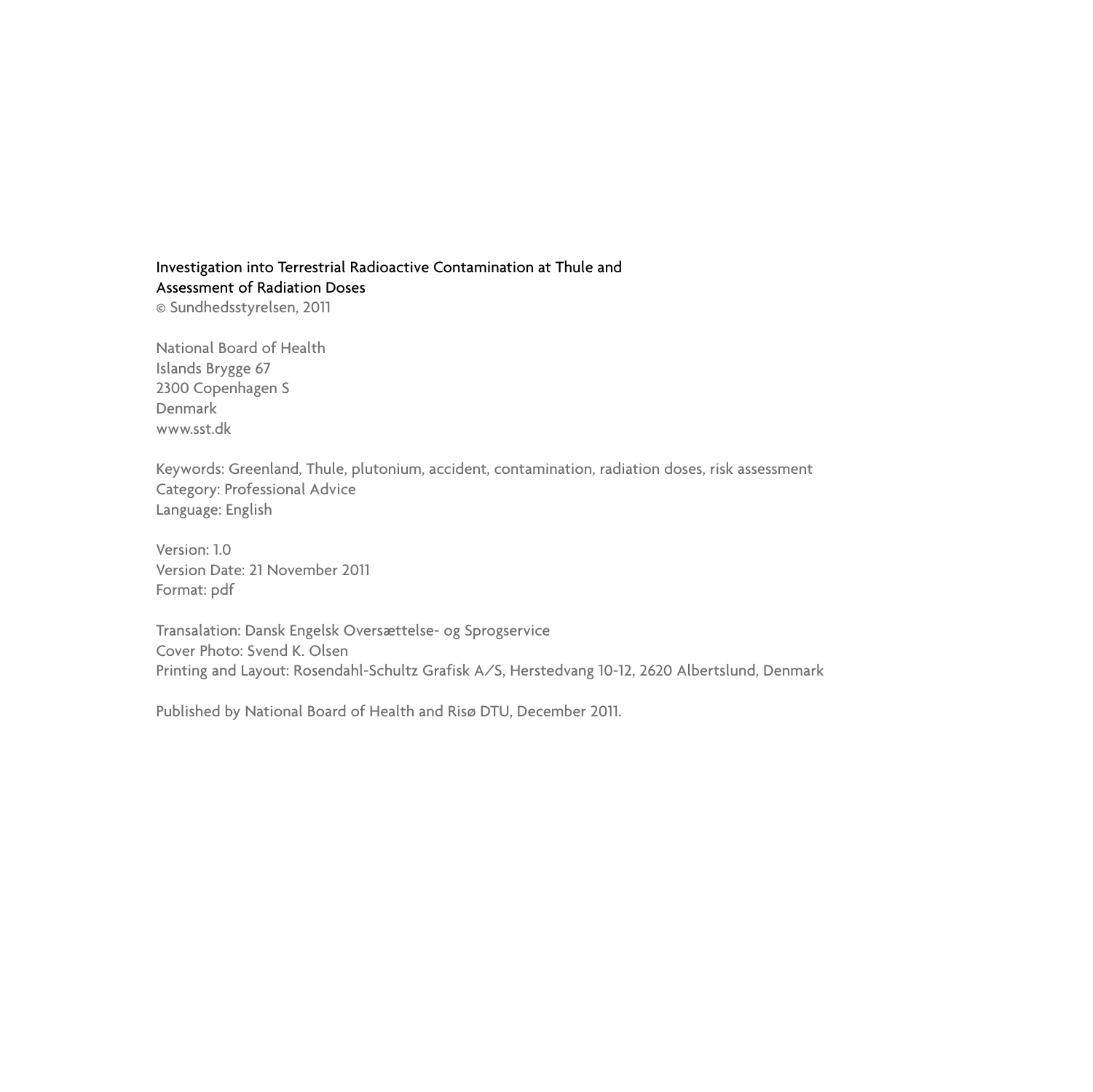# Investigation into Terrestrial Radioactive Contamination at Thule and Assessment of Radiation Doses

# Background

In January 1968, an American B-52 bomber crashed into the sea ice in the vicinity of Thule Air Base in Greenland. As a result of the accident, radioactive material from the damaged nuclear weapons was dispersed in smoke from the burning engine fuel. The majority of the radioactive material landed on the ice surrounding the crash site and was subsequently cleaned up by the USA. Smaller amounts of the radioactive material were carried by the wind southward over the land. In the years following the accident, Risø DTU has undertaken multiple studies of the marine environment and has recorded significant contamination on the seafloor beneath the crash site, with low levels of transfer to animals and marine plants.

In 2003, terrestrial contamination was recorded at the Narsaarsuk hunting station, which is located on the coast, 8 km south of the crash site. It was decided to undertake studies of terrestrial contamination in order to assess the risk for any humans who might be present in the studied areas and who might inhale radioactive particles, which can be stirred up out of the soil by wind and by dust-producing activities.

The results of the studies are assembled in a report by the Radiation Research Division at Risø DTU, and associated assessments of radiation doses are provided in a report by the National Institute of Radiation Protection within the National Board of Health. A combined summary of the two reports is offered below, accompanied by conclusions and recommendations.

## Studies

The studies involved sampling of soil and making measurements in the Thule area in the summers of 2007 and 2008. Besides Narsaarsuk, the studies covered Thule Air Base, Saunders Island,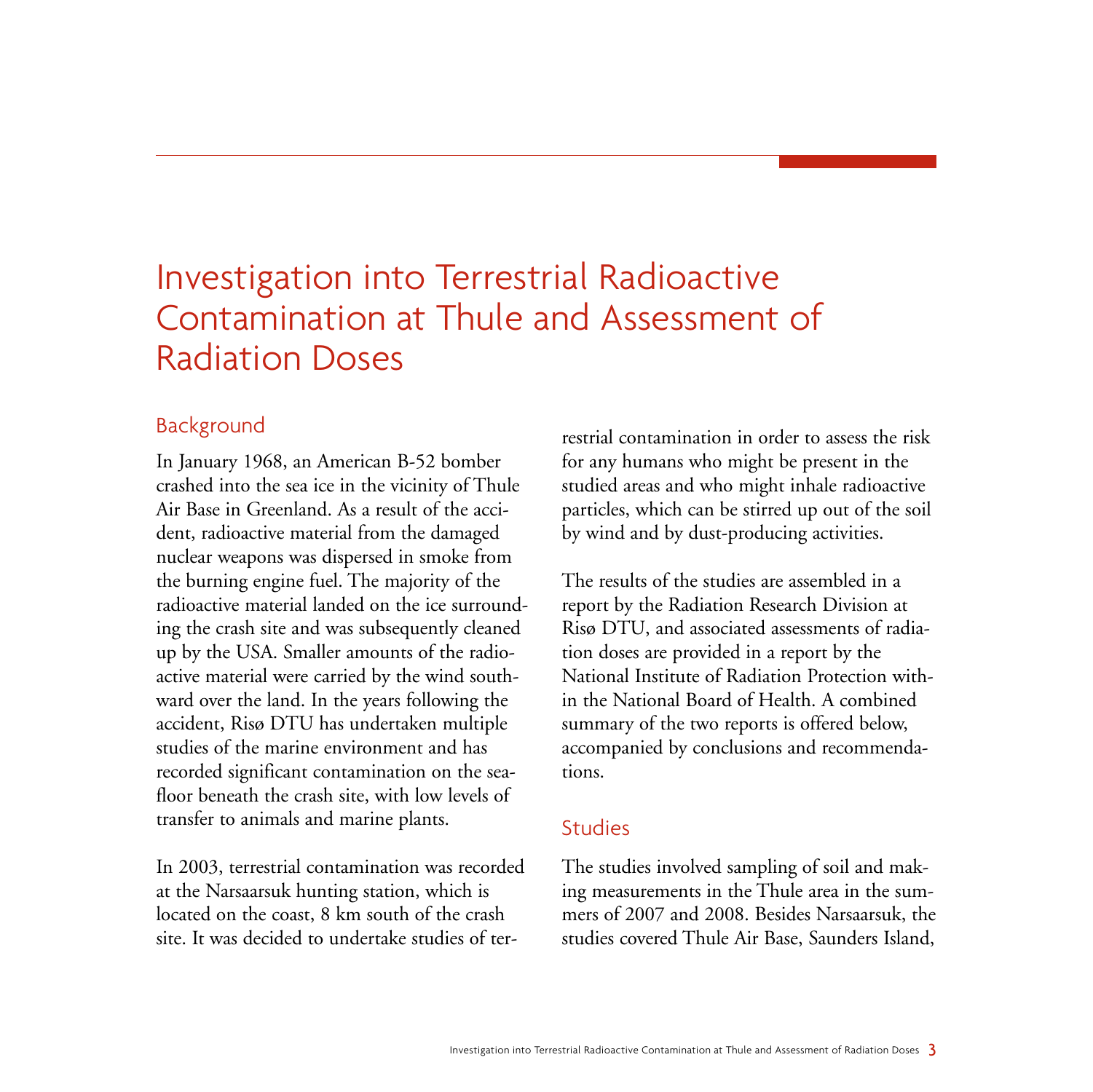Wolstenholme Island, Kap Atholl (on the coast, 15 km south of Narsaarsuk, occasionally used for recreational activities), Grønnedal (coastal hunting area 20 km south of Narsaarsuk), and Moriusaq (40 km northwest of Thule Air Base).

#### **Overview map of the Thule area**



Overview map of the Thule area, showing the crash site (star) and the hunting area around Kap Atholl, Grønnedal, Narsaarsuk, Saunders Island, Wolstenholme Island, the Thule Air Base, and the Moriusaq settlement.

The Thule area is characterised by uneven terrain and changeable weather conditions. Project participants utilised motorboats and all-terrain

vehicles as means of transport from Thule Air Base to the study sites, for instance to transport equipment to Narsaarsuk. While at the sites, research was done primarily on foot.

A large number of soil samples as well as samples of air, rain, and airborne and soil particles were taken near Narsaarsuk, where contamination had previously been recorded. Collection of air, rain, and particle samples took place over periods of two to eight weeks in 2007 and 2008. Portable equipment was used to make supplemental measurements of soil contamination in places with raised contamination levels.

The collected samples were transported to Risø DTU and analysed in the laboratory in order to determine the presence of radioactive material. The analyses included plutonium isotopes as well as americium. Americium occurs as an impurity in plutonium.

# Results from the Radioactivity Measurements

Analyses of soil samples show great variation in radioactive contamination near Narsaarsuk. The results vary from the background level for pluto-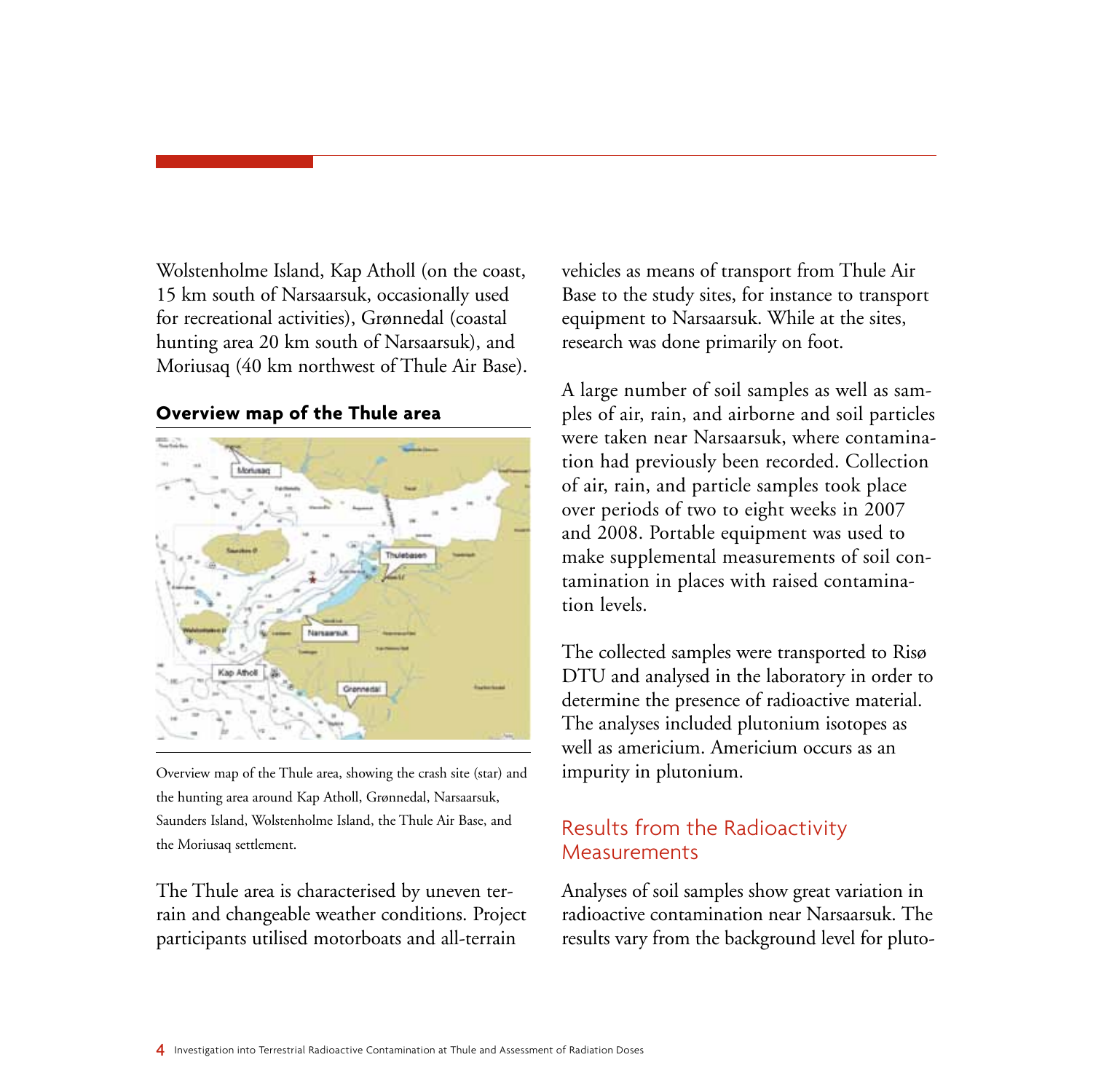nium at 20–40 Bq m<sup>-2</sup> to more than 1 MBq m<sup>-2</sup>. Raised contamination levels occur sporadically in places that face north and are damp in the summer, presumably due to the deposition and subsequent melting of snow that was contaminated following the accident. Contamination occurs primarily in the uppermost soil layer, at  $0-2$  cm.

The total amount of plutonium in the soil near Narsaarsuk is estimated to be 0.1 kg, compared with the estimated 1 kg on the seabed. This is in relation to the total 7–8 kg of plutonium that the B-52 plane is estimated to have carried.

The area around the Narsaarsuk hunting station was systematically surveyed for radioactive contamination, but it was not possible to undertake a systematic search for raised radiation levels throughout the region as a whole. It is thus impossible to rule out the existence of other sites, besides those that have already been identified, with raised contamination levels.

Analyses of soil samples from Kap Atholl and Grønnedal show contamination levels that are lower than near Narsaarsuk but still significantly above the background level. Analyses of soil samples from Thule Air Base, Moriusaq,

Saunders Island, and Wolstenholme Island show radioactive contents at the background level: In other words, there are no signs of contamination from the 1968 plane crash.

Near Narsaarsuk, extremely small quantities of plutonium were found in airborne particulates collected with air filters and sticky foils. Both test types resulted in air concentrations at the same low levels as are found in Europe. Rain samples collected near Narsaarsuk also contained small quantities of plutonium, also amounting to very low airborne concentrations. No samples of air or rain from Narsaarsuk showed signs of particles with raised plutonium content.

#### **Reports on Terrestrial Contamination in Thule**

Thule-2007 – Investigation of radioactive pollution on land, Risø DTU 2011, Risø-R-1781(EN), http:// www.risoedtu.dk/Knowledge\_base/publications/ Reports/ris-r-1781.aspx

The Thule Accident: Assesement of Radiation Doses from Terrestrial Radioactive Contamination, National Institute of Radiation Protection 2011, www.sst.dk/ publ2011/SIS/Thule/SIS\_Thule\_rapport\_2011\_EN.pdf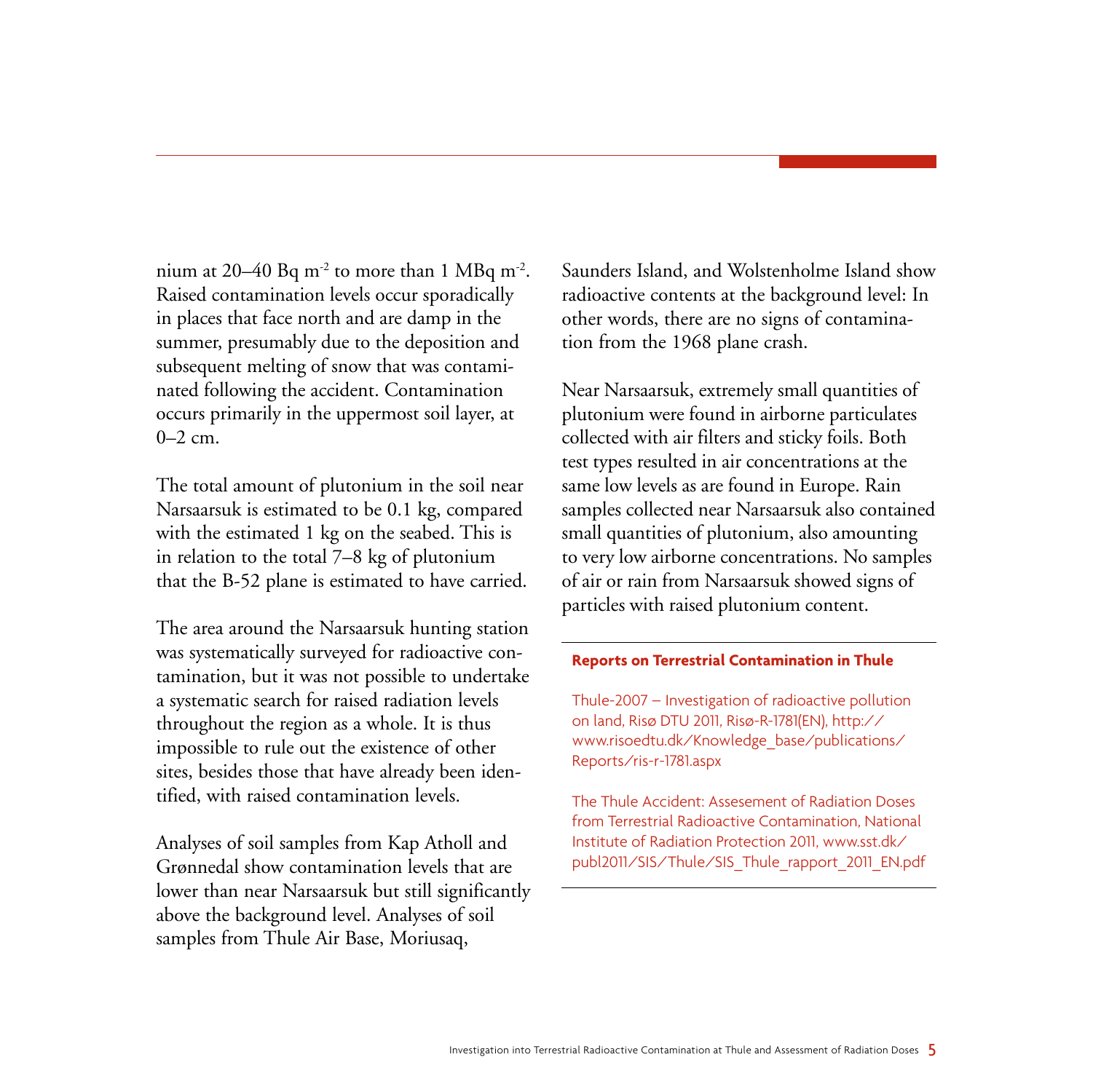# Assessment of Radiation Doses

The potential risk for humans present in the studied areas has been assessed in such a way as to consider all of the ways in which people could be exposed to radiation from the radioactive material that was dispersed following the Thule accident. For every exposure pathway, radiation doses have been calculated on the basis of the measured contamination levels as well as a number of variables concerning time spent in the area, *etc.*

The contaminating radioactive material at Thule does not emit significant amounts of penetrating radiation. Stays in the area thus do not result in external irradiation, for instance of the sort resulting from an x-ray examination. Irradiation can therefore only occur if the radioactive material enters a person's body so that radiation exposure occurs internally. This can happen if the radioactive material occurs in a form in which it may enter a person's body through inhalation, the consumption of contaminated foodstuffs, or through wounds and cuts in the skin.

Based on international recommendations a radiation dose of 1 mSv/year has been selected as a

reference for comparison against the calculations. This Thule reference level forms the basis for assessing whether special control or protection measures are necessary as a result of terrestrial contamination in the Thule area. As a comparison with the Thule reference level, we can note that Greenlanders and Danes receive approximately 1 mSv/year as a result of naturally occurring radiation sources such as cosmic rays from space and naturally occurring radioactive materials in soil, construction material, and foodstuffs (natural background radiation). Furthermore, the Danish dose limit for members of the public as a result of planned exposure from all sources of radiation is also 1 mSv/year. A dose of 1 mSv/year has no significance to health.

#### **Radiation Dose from Inhalation**

The dose from inhalation of radioactive material due to stays in the area is calculated on the basis of the measured concentrations of plutonium in the air for one person, who is assumed to spend 14 days/year in the area. The result is an dose of 0.000,000,1 mSv/year. This is an extremely small dose.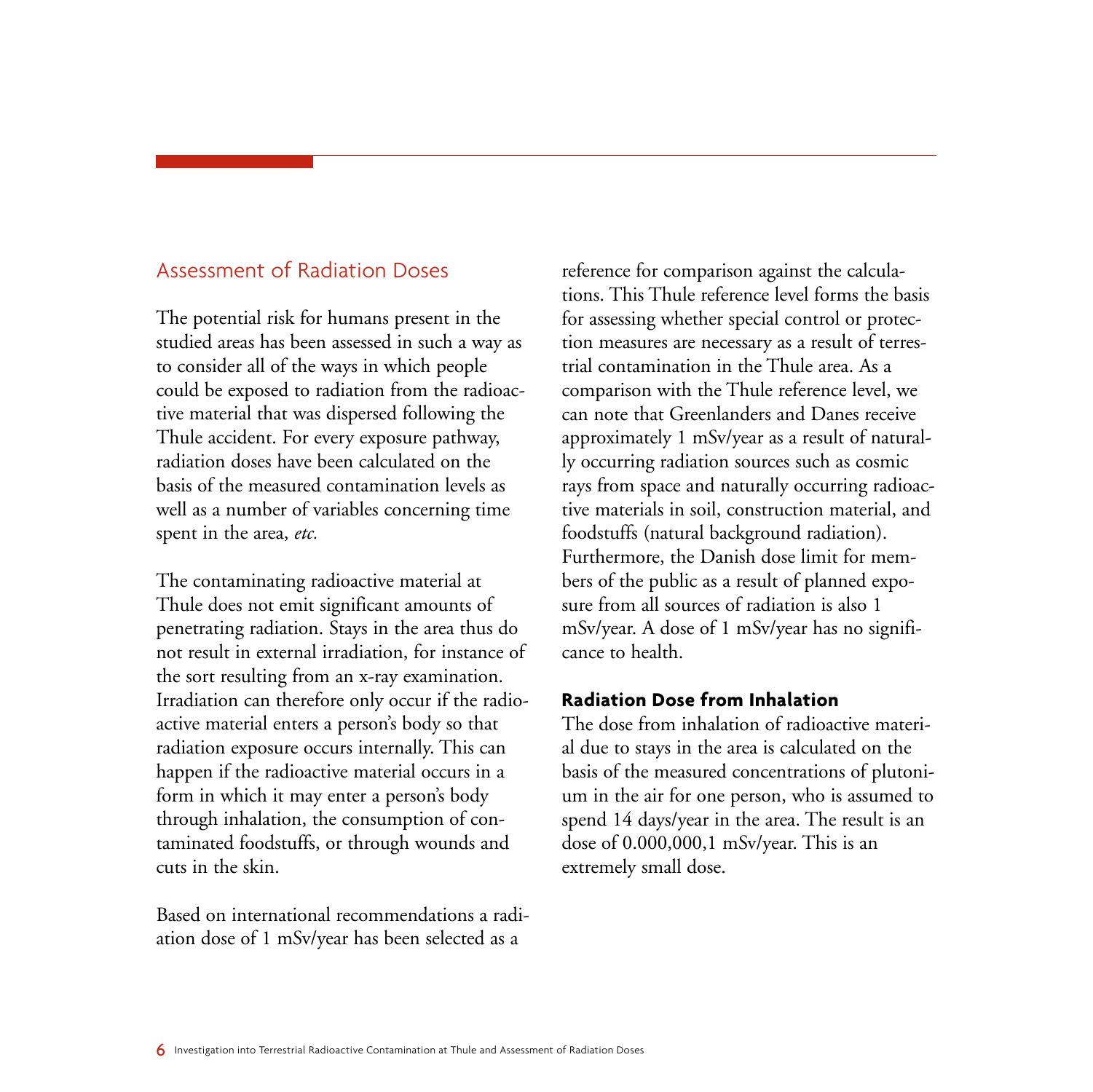## **Radiation Dose from Ingesting Musk Ox Meat**

Meat from musk oxen is the most significant source of terrestrial mammal meat from the Thule area in the diets of the local population. No measurements of plutonium and americium in musk ox meat have been undertaken in the Thule area or elsewhere in Greenland. Generally speaking, however, plutonium is transferred very poorly by the digestive systems of both humans and animals, including ruminants such as musk oxen. The possibility of contamination of musk ox meat is therefore assessed on the basis of general considerations and knowledge of meat contamination from other ruminants present in areas contaminated by plutonium elsewhere in the world, though grazing conditions may have differed elsewhere. If such a provisional assessment is based on cattle in the USA and sheep in the United Kingdom, and if it is assumed that an individual consumes 15 kg of musk ox meat/year, the resultant dose from meat ingestion is 0.000,1 mSv annually. Although this dose is greater than the inhalation dose, it must still be regarded as being extremely small.

#### **Glossary**

*Plutonium and Americium:* The radioactive materials plutonium-239 and americium-241.

*Bq (becquerel):* Unit of activity, i.e. the quantity of a given radioactive material. 1 MBq (megabecquerel) = 1,000,000 Bq. Bq m-2 (becquerel per square meter).

*mSv (millisievert):* Unit of radiation dose.

*Order of Magnitude Estimate:* Radiation doses are given in factors of 10, for instance  $1 - 0.1 - 0.01$ , and  $- 0.001$ .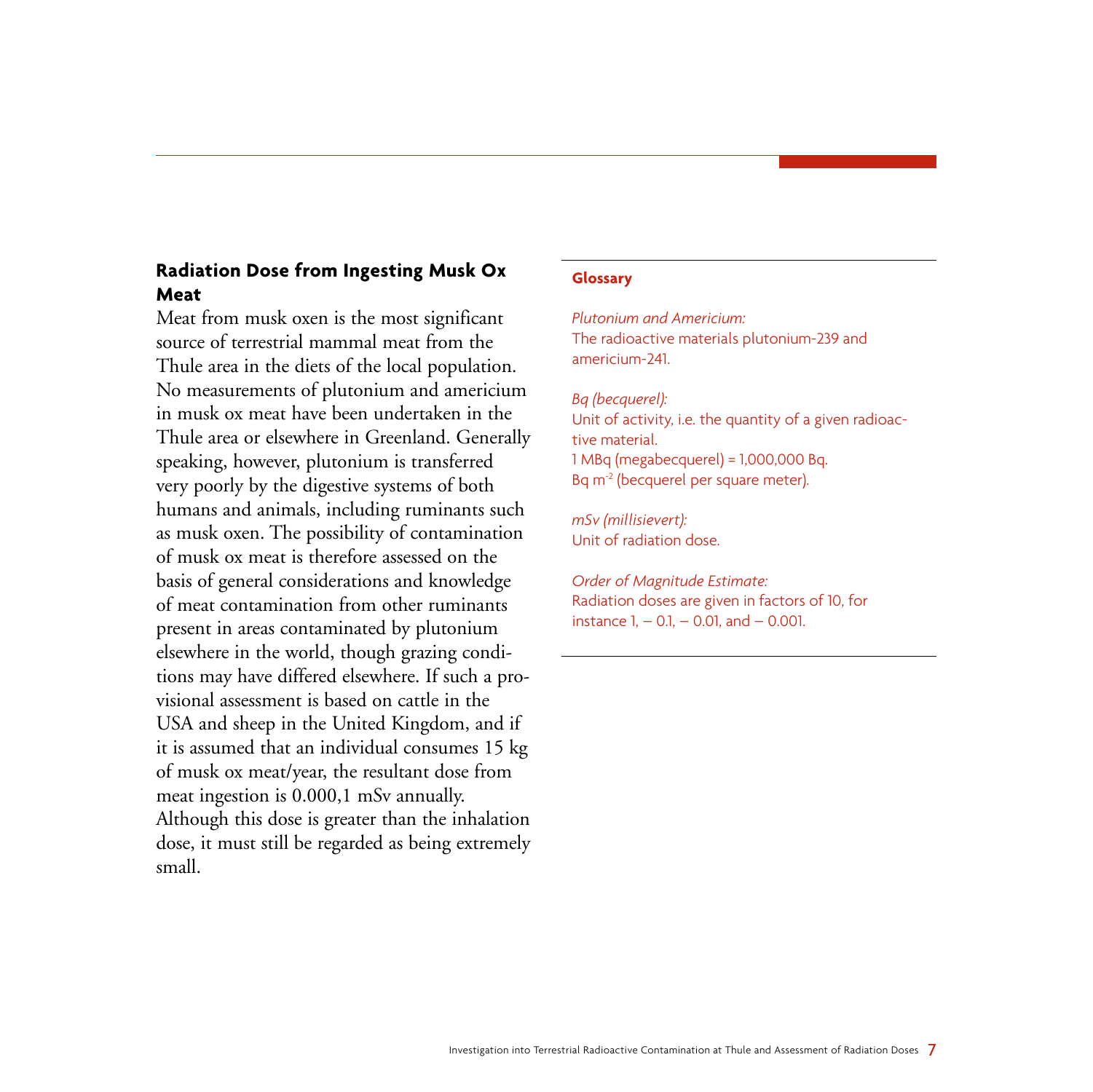A superior assessment of dose from meat ingestion could be obtained by collecting and measuring samples of musk ox meat taken in the Thule area. The National Institute of Radiation Protection does not anticipate that such measurements would show plutonium concentrations in the meat that deviate significantly (for instance, by a factor of 100-1000) from the plutonium content in the meat estimated for the provisional dose calculation. The dose assessment for meat ingestion can therefore be regarded as broadly robust when considered in light of the reference level of 1 mSv/year.

#### **Radiation Dose from Wound Contamination**

Wounds and cuts on individuals present in contaminated areas can be contaminated by dust, soil, or particles. Soil and other foreign materials will normally be thoroughly washed and cleaned from wounds and cuts. If soil or particles remain in the skin after cleaning, these can be absorbed by the body. If the soil or a particle is contaminated by radioactive material, this could result in internal irradiation of the body. The probability of a wound contaminant containing radioactive material from the Thule accident is very small, and the probability of a person being exposed to such wound contami-

nation more than once in his or her life is therefore exceptionally small.

If a wound should, however improbably, nevertheless be contaminated by radioactive material, a dose is calculated on the basis of the measured plutonium concentrations in the soil and particles. The calculation assumes that 0.1 g of soil or a particle of the most-radiating size enters a wound. The result in this case is a dose of 0.001 mSv/year for soil in the wound or 0.1 mSv/year for a particle in the wound. These doses are very small.

#### **Total Dose**

The calculations and dose assessments have been undertaken on the basis of very conservative assumptions, which likely overestimate actual doses. Calculations and assessments are, however, subject to uncertainty and qualifications. By the same token, the results are presented as order of magnitude estimates of dose, and the results are valid for all individuals (from "tourists" to Greenlandic trappers) and for all ages (from children to adults) who might stay in the studied areas.

If the results of the three means of radiation exposure (ingestion, inhalation, and wound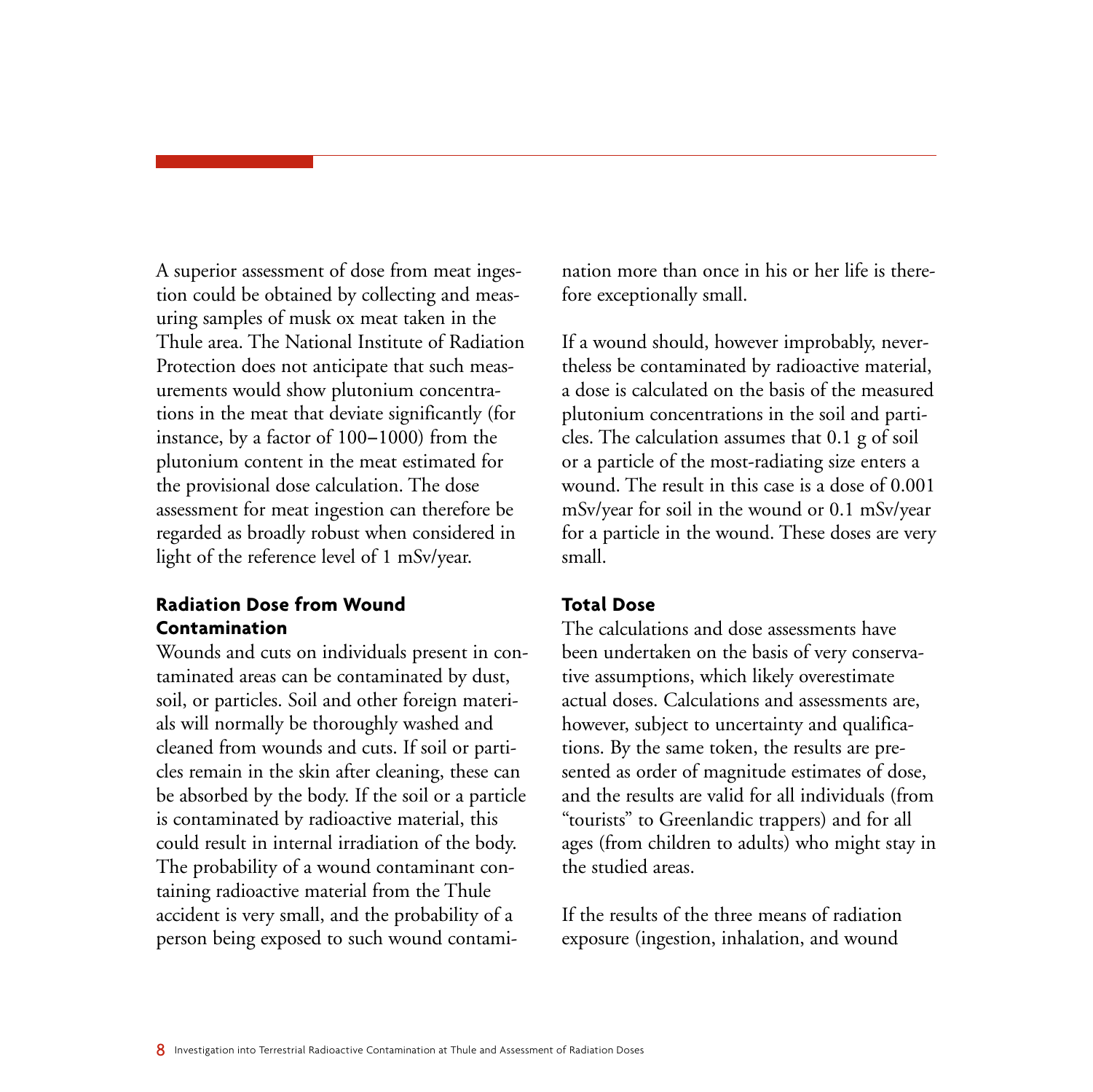contamination) are combined, it is assessed that, even under extreme conditions and assumptions, the total dose for individuals in the Thule area resulting from the 1968 Thule accident is smaller than the applied reference level of 1 mSv/year and therefore has no significance to health.

#### Recommendations

On the basis of the research conducted, Risø DTU can, from a radioecological perspective, make the following recommendations concerning further planning and measurements:

- A number of small areas were found near Narsaarsuk with raised plutonium levels on the ground surface. It is necessary to ascertain whether there are other sites in the region featuring significantly raised levels of radioactivity as a result of the accident.
- The occurrence of multiple sites near Narsaarsuk with raised radioactivity levels suggests that significant contaminant dispersal from the 1968 accident has taken place. It is likely that radioactive particles were carried by meltwater and precipitation to the local stream, by which they were transported

and deposited in the sediments near Narsaarsuk, where the stream runs out into the sea. These sediments should be analysed for potential radioactive contents as a result of the accident. Information on radioactivity levels in the sediments is relevant for estimating the total inventory of plutonium that was dispersed by the 1968 accident.

 Wild animals in the area may be contaminated by radioactivity, especially at sites near Narsaarsuk with raised levels. A screening program should be carried out, testing for the presence of radioactive material in game animals from the area. Relevant game may include musk oxen, arctic hare, and birds.

On the basis of Risø DTU's research as well as the calculations and dose assessments undertaken, the National Institute of Radiation Protection can, from the perspective of radiation protection and public health, make the following recommendations regarding the need for follow up on the measurements and assessments, including assessments on the need for future measurements:

From a radiation protection assessment perspective, based on the current use of the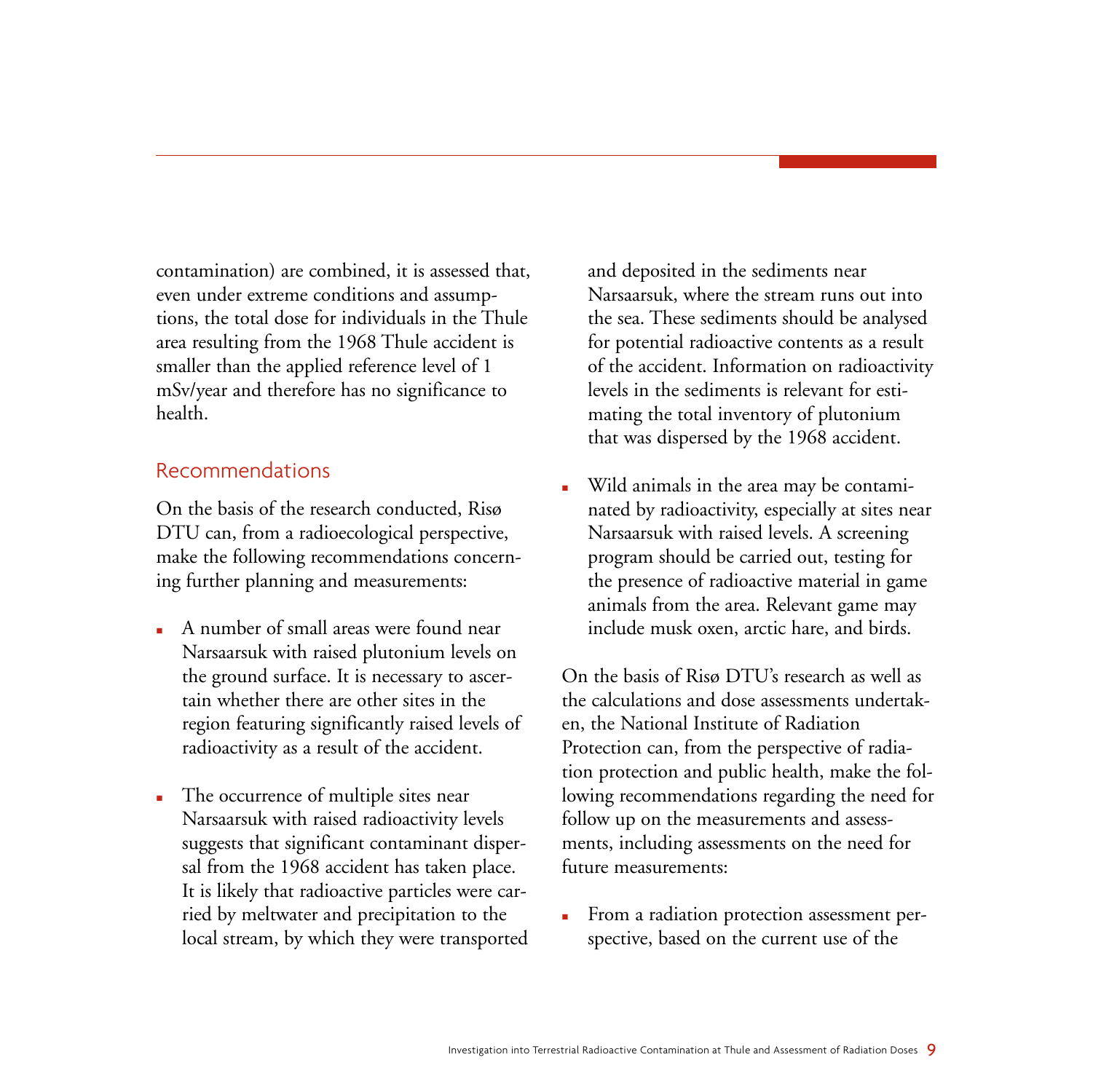contaminated area in Thule, there is no need for restrictions to stays, etc. or for decontamination measures in the area.

- As noted in the assessment of the radiation dose resulting from ingestion of foodstuffs, no direct measurements of plutonium in musk oxen from the Thule area or other parts of Greenland are currently available. As a result, the assessment has relied on models based on experiences from contaminated locations elsewhere in the world, which differ from the conditions in the Thule area in terms of climate, *etc.* The dose calculations from meat ingestion could thus be better qualified via a small survey program that samples musk oxen and other terrestrial mammals from the Thule area. The collected samples should then also be measured for the presence of the naturally occurring radioactive material polonium-210, which is estimated to cause significantly higher doses than the plutonium contamination does.
- The assessment of radiation doses resulting from plutonium contamination for people in the Thule area is based on Risø DTU's research up to and including 2008, applied to the current use of the area. To ensure that

the assumptions for this assessment remain valid, a small, tailored survey should be carried out every 5 to 10 years.

- The assessed radiation doses for people in the Thule area are significantly lower than the recommended Thule reference level. There is thus no need, from a dose monitoring perspective, to analyse for the presence of plutonium in individuals living in the area in survey programs such as the search for plutonium in the urine of previous Narsaarsuk residents carried out in 1989.
- If plans arise for changed use of the area, for instance involving the construction of buildings or other installations, including longterm stays or residence in the area, the need for restrictions concerning stays, *etc.* in the area or for decontamination measures should be reconsidered in detail prior to the plan's commencement.
- **Protection measures such as signposting or** fencing off selected areas for reasons not related to radiation protection would not influence the National Institute of Radiation Protection's assessment of the total radiation dose for people in the Thule area, including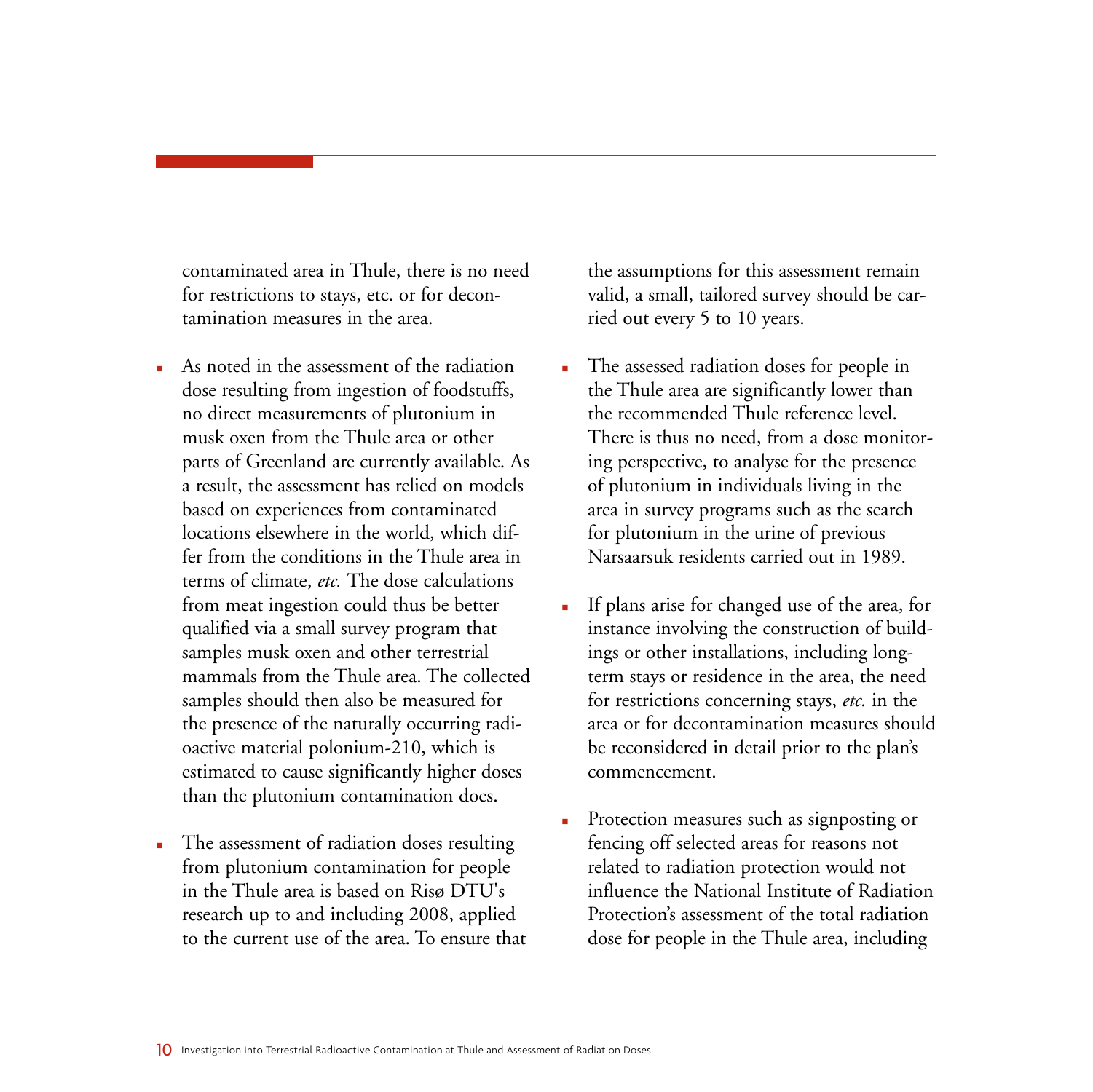radiation dose assessments for people tasked with placing or maintaining signs or fencing.

Decontamination measures could cause the disturbance and stirring up of plutonium during decontamination, potentially raising the radiation exposure of not only the people undertaking the operations but also of the local population. Decontamination operations should thus not be decided upon or commenced prior to the completion of a comprehensive radiation protection safety assessment for such a project.